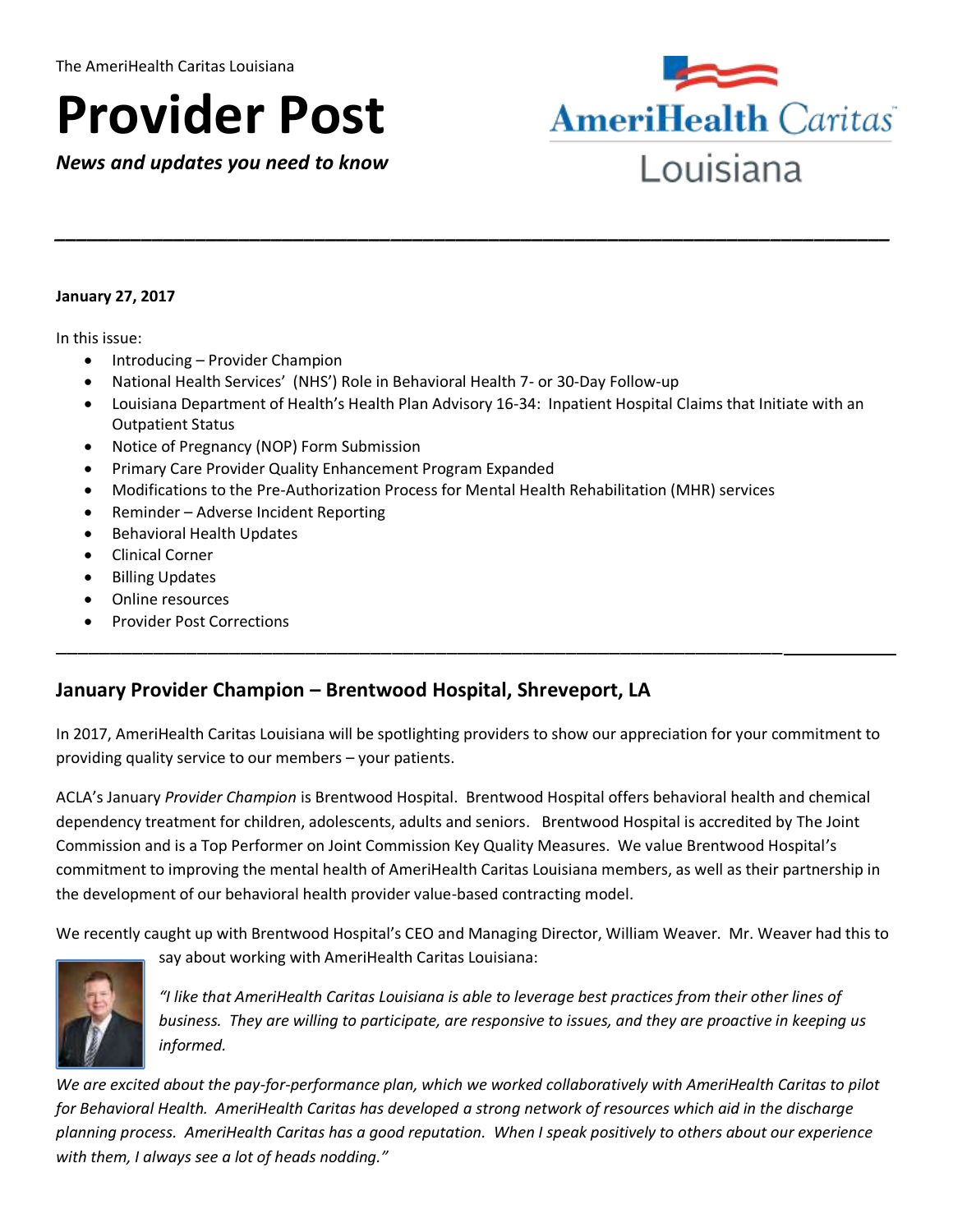Look for more *Provider Champions* in upcoming issues of AmeriHealth Caritas Louisiana's Provider Post, or contact your Provider Network Management Account Executive to be considered or nominate someone as our highlighted provider.

# **National Health Services' (NHS') Role in Behavioral Health 7- or 30-Day Follow-up**

 AmeriHealth Caritas Louisiana (ACLA) has contracted National Health Services (NHS) to complete an assessment on all ACLA members who are discharged from a psychiatric hospital. For nearly fifty years, NHS has been at the forefront of providing care and services to people with special needs. Today NHS, through its subsidiaries, is a leading provider of community-based, non-profit education and human services.

 The goal of this program is to ensure members are appropriately accessing follow-up care and to surpass performance standards for the HEDIS 7/30 Follow-Up Hospitalization (FUH) measure. The HEDIS FUH measure looks at the percentage of discharged members who receive follow-up with a mental health practitioner within seven (7) and thirty (30) days of discharge. *The follow-up must be facilitated after the member has been discharged from the hospital. Follow-up may be facilitated on the same day as discharge, and even while the member is still at the hospital, as long as it occurs after discharge has taken place.* During the session, NHS will verify and reinforce with the member any scheduled follow-up appointments with established providers. Although the NHS assessment meets the definition of follow-up for the purpose of HEDIS, it will not substitute or take the place of any post-discharge care routinely provided by your agency. All members are encouraged and directed to continue their behavioral health care with their established providers.

 If the member does not receive the assessment by the NHS Patient Discharge Coordinator on the day of discharge, **NHS shall conduct evaluations between 7 and 30 days from the date of discharge.** If the member has not been seen for a follow-up appointment, NHS will schedule an appointment to complete a 7 day post discharge follow-up. AmeriHealth Caritas Louisiana asks for your support in working with the NHS associate in scheduling the assessment and in welcoming the NHS associate in your facility to complete this assessment. Again, NHS will reinforce to the member that follow-up with the established provider is very important.

 If you would like more information on NHS and the services they provide, please visit their website at [www.nhsonline.org.](www.nhsonline.org)

 AmeriHealth Caritas Louisiana appreciates your understanding of this process. If you have any concerns about this process, please call your Provider Account Executive.

# **Louisiana Department of Health's Health Plan Advisory 16-34: Inpatient Hospital Claims that Initiate with an Outpatient Status**

 Health Plan Advisory 16-34 was posted on Louisiana Department of Health's website on December 1, 2016 to clarify Louisiana Medicaid's policy on inpatient claims initiating with an outpatient status. The advisory states that if a recipient is outpatient on hospital day 1 and converts to inpatient on hospital day 2, the outpatient "admit day" becomes the inpatient "admit day." For more detailed information regarding this policy, please see Louisiana Medicaid Hospital Services Manual, Section 25.5, available a[t www.lamedicaid.com](http://www.lamedicaid.com/) under Provider Manuals.

 AmeriHealth Caritas Louisiana – *Provider Post* Page 2 AmeriHealth Caritas Louisiana uses the Louisiana Medicaid's Health Plan Advisories to audit our claims adjudication system to ensure alignment with LDH policy. Any overpayments identified in the course of this review will be recovered as appropriate. Health Plan Advisory 16-34 can be found on Louisiana Department of Health's website at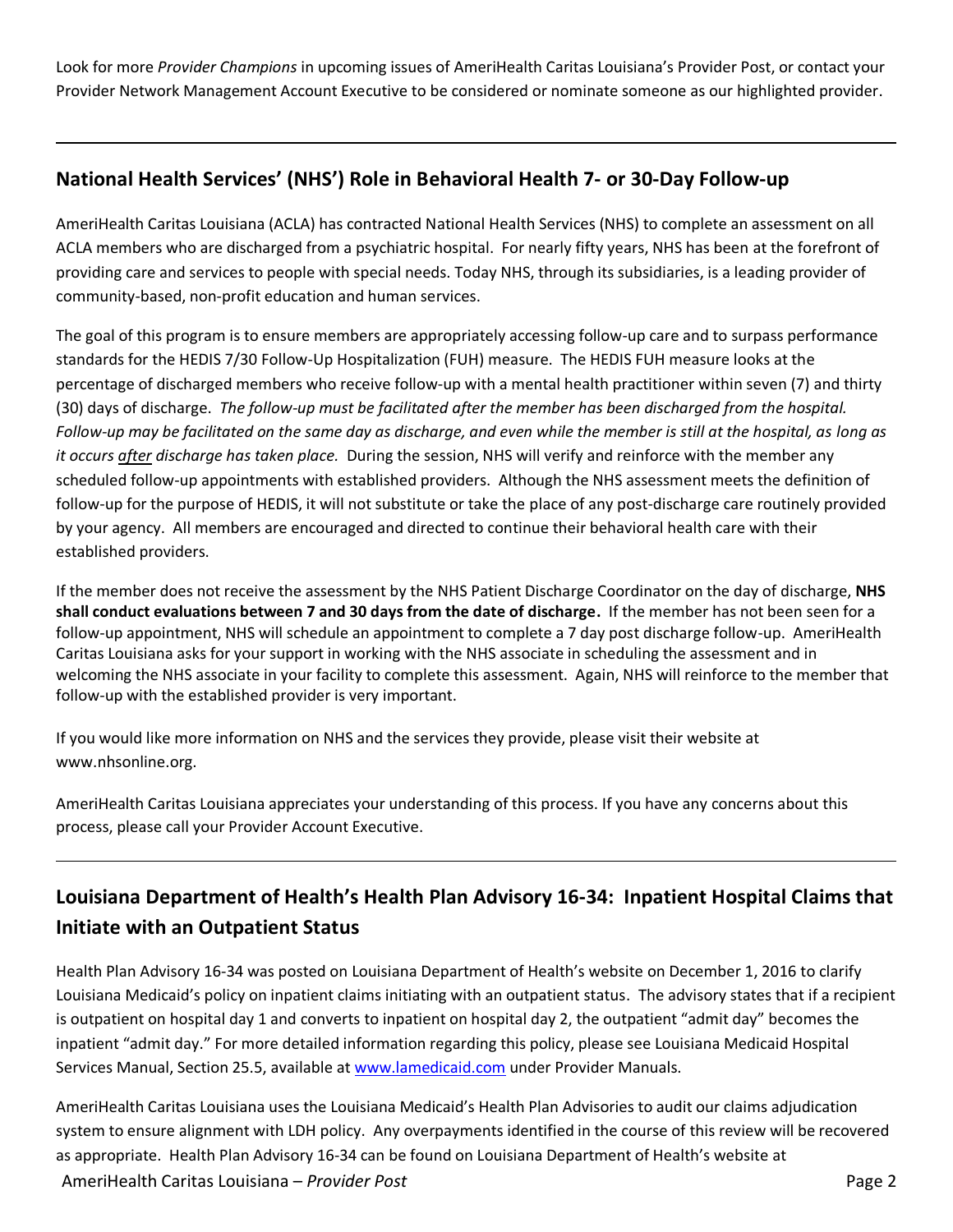[http://new.dhh.louisiana.gov](http://new.dhh.louisiana.gov/) on the Healthy Louisiana page under Provider & Plan Resources and Informational Bulletins.

# **Notice of Pregnancy (NOP) Form Submission**

L

 $\overline{\phantom{0}}$ 

 Effective 1/1/2017, CPT code 99420 is being retired by the American Medical Association and should not be used for reimbursement of a Notice of Pregnancy (NOP) form submission. AmeriHealth Caritas Louisiana offers a \$15 supplemental reimbursement for submission of each NOP form completed in its entirety.

 Providers are no longer required to submit a claim with CPT code 99420 to receive the \$15 reimbursement from AmeriHealth Caritas Louisiana. The new process is below:

- 1. Providers should complete the NOP form as early as possible in pregnancy for each expectant patient who is an AmeriHealth Caritas Louisiana member. The form is available onli ne at: <www.amerihealthcaritasla.com>> providers > provider forms > Notice of Pregnancy.
- 2. Completed AmeriHealth Caritas Louisiana NOP forms should be faxed to our Bright Start® Maternity Program at **1-888-877-5925**.
- 3. Providers will receive a monthly supplemental payment for each completed form that is submitted.

|  | Provider ID number should be used in |
|--|--------------------------------------|
|  | this section on the NOP form         |

 The NOP gives our Bright Start® maternity care management team the best opportunity to appropriately assist with managing our maternity members.

## **Primary Care Provider Quality Enhancement Program Expanded**

 AmeriHealth Caritas Louisiana is pleased to announce the continuation and expansion of our incentive program, the Primary Care Provider (PCP) Quality Enhancement Program (QEP). The QEP provides incentives for high-quality and cost-effective care, member service and convenience, and health data submission.

 AmeriHealth Caritas Louisiana is excited about our enhanced incentive program. We actively work with your primary care practice so you can maximize your revenue while providing quality and cost-effective care to our members. **The enhanced program now includes practices with panel sizes of less than 500 members.** The new small panel-QEP (SP-QEP) program has two tiers: practices with panels of 50 – 149 and practices with panels of 150 – 499.

#### **Program Overview**

 The QEP is intended to provide financial incentives over and above a PCP practice's base compensation. Incentive payments are not based on individual performance, but rather the performance of your practice, unless you are a solo practitioner.

 Practices with panel sizes of 500 or more members are eligible for the full incentive payment. PCP practices with fewer than 500 members on their panels ("small panels") are eligible for participation in the QEP as of January 2016.

 Hospital owned and large PCP groups (including FQHCs) that have an alternate incentive arrangement or risk sharing arrangement with AmeriHealth Caritas Louisiana are not eligible for the QEP. PCP practices that are part of a large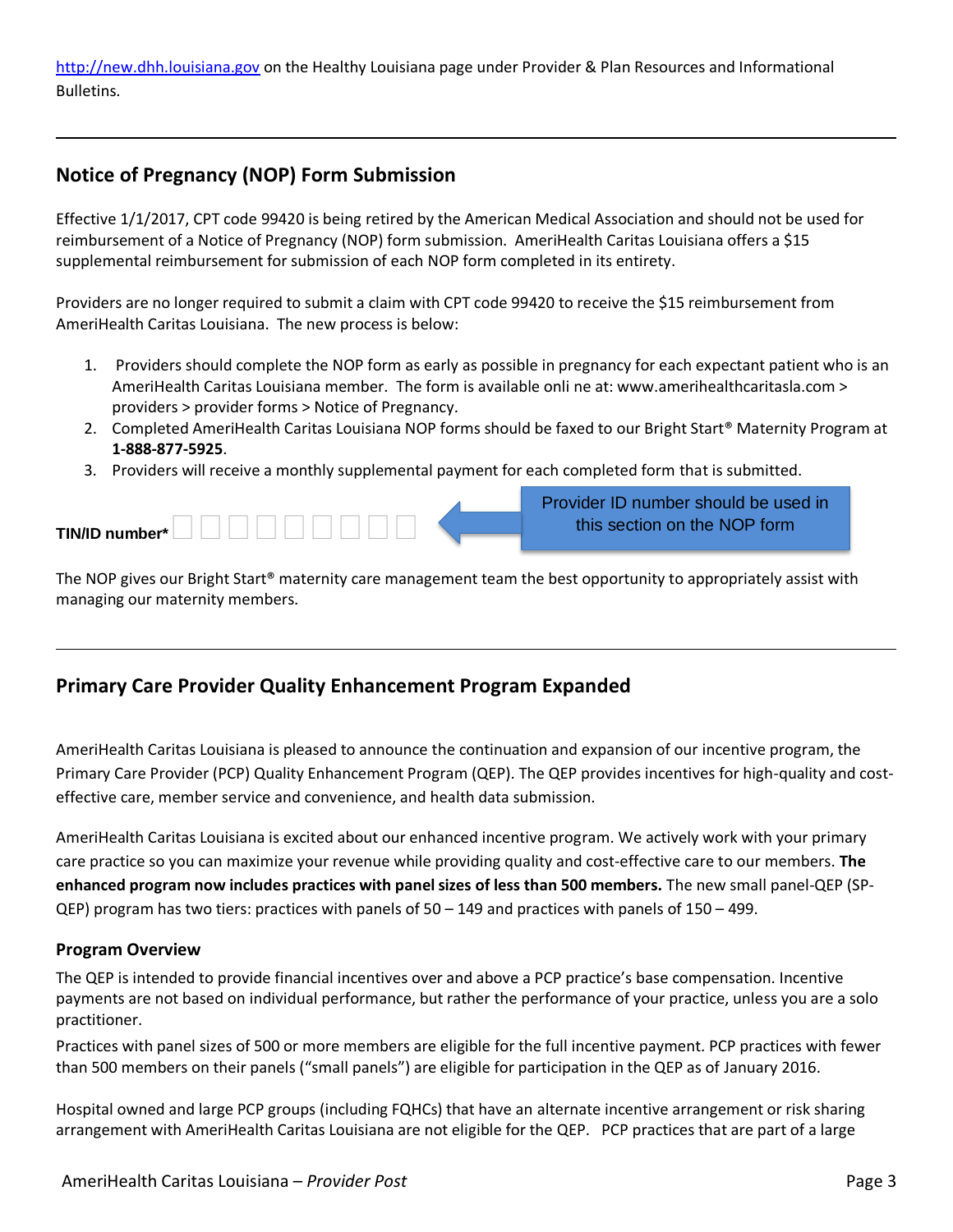system but not owned by that system, in which the system has an alternative incentive arrangement or risk sharing arrangement with AmeriHealth Caritas of Louisiana, are eligible for participation in QEP.

#### **Small Panel Program**

 The SP-QEP program has the same quality measures as the QEP applicable to practices with member panel sizes with 500 or more members on their panels but has a tiered payment structure based on panel size. Practices with member panel sizes of 50 – 149 are eligible for a quarter of the total potential per member per month (PMPM) bonus payment of the full QEP payment and practices with member panel sizes of 150 – 499 are eligible for half of the total potential PMPM bonus payment of the full QEP payment.

 By expanding the QEP program to include participation of providers with smaller panels, the program is able to directly impact more than twice as many members.



#### **Performance Incentive Payment (PIP)**

 A PIP may be paid in addition to a practice's base compensation. In general, program payments are calculated based upon how well a PCP office scores on each bonus component relative to other qualifying AmeriHealth Caritas Louisiana participating PCP offices of the same specialty type and panel size range (pediatrics, internal medicine, OB/GYN if participating as a PCP, and general and family practice). Payments may vary based on the number of practices in the qualifying base. The six components are listed below.

1. Quality Performance.

 $\overline{a}$ 

- 2. Severity of Illness.
- 4. Non-Emergent Emergency Room (ER) Utilization. 5. Improvement Incentive.
- 
- 3. Cost-Efficiency Management. 6. Patient-Centered Medical Home (PCMH).

 For detailed information about the QEP program or to request a copy of the full QEP Manual, please contact your Network Management Provider Account Executive.

# **Modifications to the Pre-Authorization Process for Mental Health Rehabilitation (MHR) services**

 Effective January 1, 2017, AmeriHealth Caritas Louisiana will implement modifications to the pre-authorization process for Mental Health Rehabilitation (MHR) services. If you provide these services, it is important that you review the below information so that you and your agency can become familiar with the upcoming changes.

 AmeriHealth Caritas Louisiana will now require the Child and Adolescent Service Intensity Instrument (CASII) or the Child and Adolescent Level of Care Utilization System (CALOCUS) to be completed for all Child and Adolescent Mental Health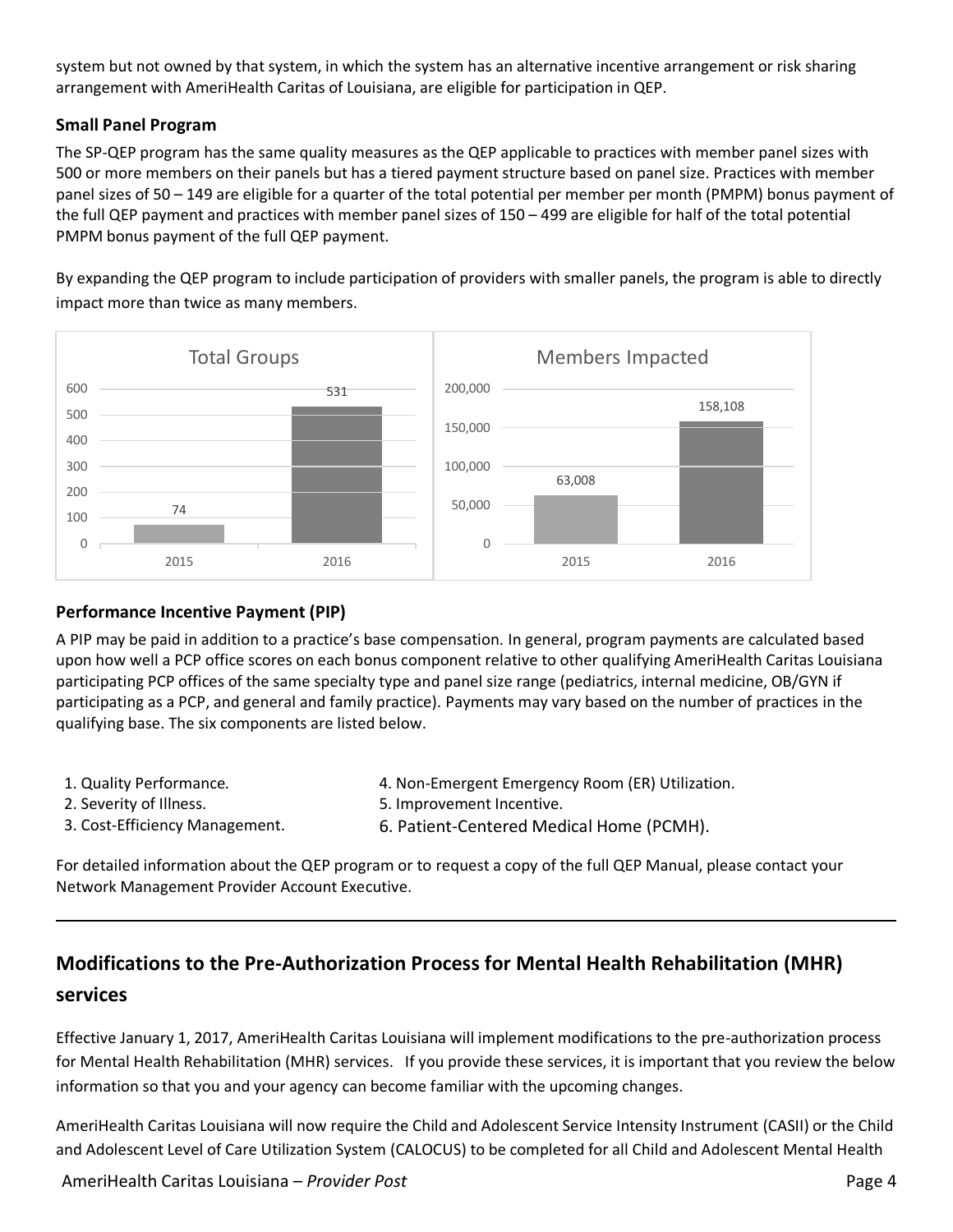Rehabilitation initial service requests and annually thereafter. AmeriHealth Caritas Louisiana will provide training for providers on the modified pre-authorization process. Communications on dates/locations will be provided through your AmeriHealth Caritas Louisiana Account Executives. Immediate information about CASII can be located online at: http://www.aacap.org/aacap/Member\_Resources/Practice\_Information/CASII.aspx.

- 1. AmeriHealth Caritas Louisiana will implement a *Member's Choice in Provider* form to be used for all MHR services in an attempt to reduce duplication of services. Providers will be responsible for having the member and/or their legal representative complete and sign the form indicating their choice of provider for the provision of MHR services. The form must then be submitted along with the Prior-Authorization request to AmeriHealth  Caritas Louisiana. The *Member's Choice in Provider* form can be located on the AmeriHealth Caritas Louisiana website at www.amerihealthcaritasla.com on the Providers tab under Forms. Rehabilitation initial service requests and namulal primerafter. Amerihealth Caritas Louisiana will provide training for Amerihealth Caritas Louisiana Account Executives. Immediate information about CASII can be located on
	- 2. AmeriHealth Caritas Louisiana has revised the *Child and Adolescent MHR Treatment Request* form to capture additional information for the Prior Authorization process. Changes include:
		- a. A place to submit the ICD-10 diagnosis code along with the Diagnostic and Statistical Manual (DSM) code for the member.
		- b. A reminder to attach the *Choice in Provider* form, as well as the Clinical Assessment and/or Treatment Plan, when applicable.
		- c. A place to clarify the specific interventions for each service requested.
		- d. A note that if the request is for both Community Psychiatric Supportive Treatment (CPST) and Psychosocial Rehabilitation (PSR), it is necessary to clearly indicate the need for both services and the different interventions to be utilized in both services.
		- e. The addition of several Symptom criteria that can be noted for Continued Stay Requests. The additions/revisions include: Disruptive Behaviors, Paranoia and Interpersonal conflicts.

# **Reminder – Adverse Incident Reporting**

 AmeriHealth Caritas Louisiana providers are required to report adverse incidents to AmeriHealth Caritas Louisiana within 24 hours of the time the provider becomes aware of their occurrence.

24 hours of the time the provider becomes aware of their occurrence.<br>Furthermore, AmeriHealth Caritas Louisiana providers are required to develop written policies and procedures for an incident management process, to take strong measures to prevent the occurrence of adverse incidents, to investigate and report on those that occur, and to take reasonable corrective action to prevent reoccurrence.

 For additional information on adverse incident reporting, please refer to AmeriHealth Caritas Louisiana's Provider Handbook located under Resources on the Provider tab of our website at [www.amerihealthcaritasla.com.](http://www.amerihealthcaritasla.com/) The reporting form and complete filing instructions are also located on our website on the Providers tab under Forms.

## **BEHAVIORAL HEALTH UPDATES**

L

l,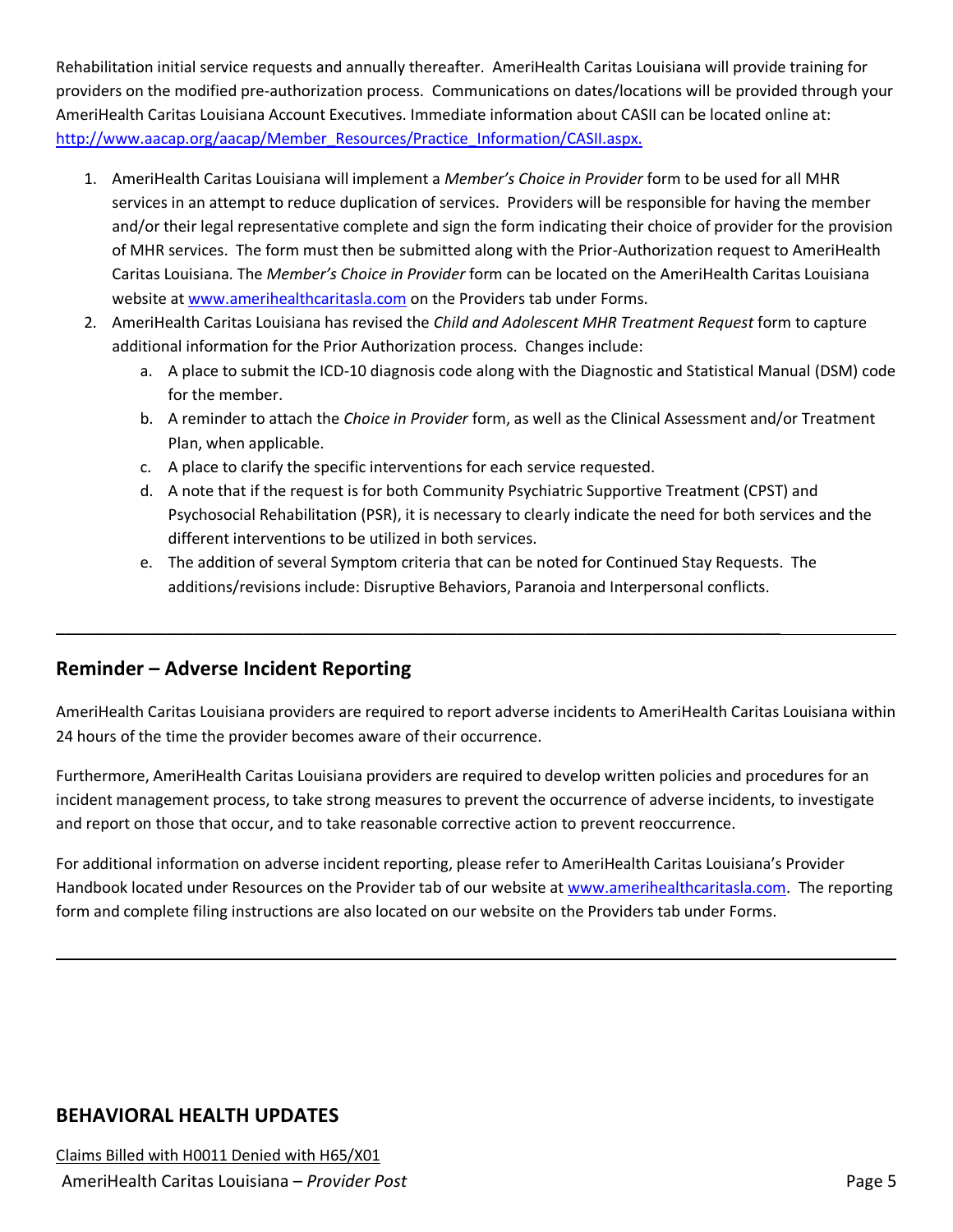AmeriHealth Caritas Louisiana recently identified an issue where claims billed with procedure code H0011 - Alcohol  **and/or drug services; acute detoxification (residential addiction program inpatient)** were denying with reason code  **H65 - Modifiers reordered** or **X01 - Authorization/Notification/Referral not obtained**. AmeriHealth Caritas Louisians recently derivation in technology and provide a decomposition of the component in the component in the component in the component in the component in the component in the component of MS - Mul

 If you submitted claims on or after 12/1/2015 billed with procedure code H0011 and your claims denied with reason code H65 or X01, please resubmit the claims. Our system has been corrected to appropriately process these claims.

### **CLINICAL CORNER**

 $\overline{a}$ 

Changes to the Authorization Process for Permanent Supportive Housing (PSH) Services

What has changed?

 Beginning January 27, 2017, AmeriHealth Caritas Louisiana will no longer require PSH providers to submit clinical documentation and/or a request for authorization of PSH services.

#### What is the new process?

- The Louisiana Department of Health (LDH) will notify AmeriHealth Caritas Louisiana when a member is approved for PSH tenancy supports.
- Once AmeriHealth Caritas Louisiana receives the approval from LDH, we will authorize services and notify providers within two (2) business days.

#### Substance Use Disorder (SUD) Detox Prior Authorization Change

 to discharge without medical necessity review. Historically, AmeriHealth Caritas Louisiana authorized SUD detox services based on provider notification 48-hours prior

Effective January 27, 2017, this process will change to the following:

- 1. The first 5 days of SUD detox will continue to be authorized upon receipt of provider notification without medical necessity review.
- 2. Prior authorization is required to continue treatment beyond 5 days and a medical necessity review will be conducted. Providers should submit a request for continuation of services within 24 hours of the 5<sup>th</sup> day.
- 3. AmeriHealth Caritas Louisiana will provide a determination within 24 hours of receiving a request.

## **BILLING UPDATES**

#### Reminder: Important Notice Regarding JW Modifier

 Claims submitted with the code **JW - Drug amount discarded/not administered to any patient** will be denied. AmeriHealth Caritas Louisiana does not cover any procedure code billed with a JW modifier for unused drugs.

#### Allowances for CPT Codes 99173-EP

 AmeriHealth Caritas Louisiana is in the process of configuring our system to process claims for codes 99173-EP according to Louisiana Medicaid policy effective 02/01/2012 as follows:

AmeriHealth Caritas Louisiana – *Provider Post* Page 6

 $\overline{a}$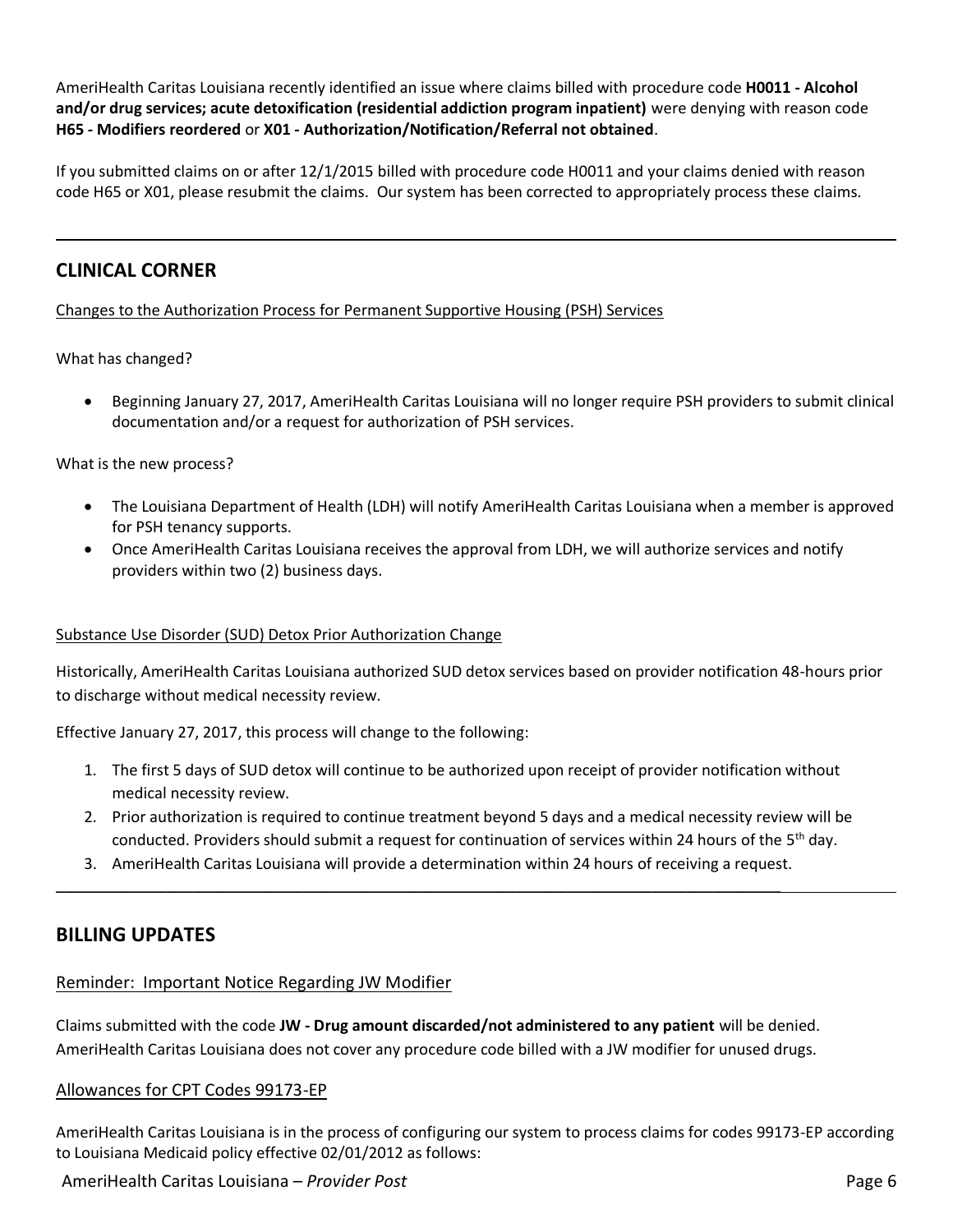- Payment for CPT code 99173-EP will be allowed when billed on the same claim as a preventative medicine Evaluation and Management (E&M) code (examples: 99381-99385 or 99391-99395) for members who were 4- 20 years of age from 02/01/12-11/30/13 and members 3-20 years of age effective 12/01/13 and forward.
- The payment allowance on 99173-EP will be \$2.00 in accordance with the Louisiana Medicaid EPSDT Fee Schedule.

#### **If either of these codes is billed for members ages 21 years of age and over the claim will deny with code ZB3 - Member's age not valid for procedure.**

 Once our system configuration has been completed, claims with codes 99173 & 99173-EP will be reprocessed back to the original effective date of 02/01/2012. Additional details regarding claims reprocessing timeframes will be included in a future Provider Post. Stay tuned!

# **Featured Article**

 $\overline{a}$ 

#### **Ahead of the Pack: An Overview of PerformSpecialty**

 Your patient starts to feel sick and begrudgingly makes an appointment to visit you. You write a prescription and the patient is off to a local pharmacy. The patient fills the prescription, takes the pills, and is better in a few days. We are all familiar with this series of events, but what if your patient's condition isn't so simple? What if he or she has a more serious illness that requires a complex medication, counseling, and guidance? Would he or she even fill the prescription at all?

 In 2014, PerformSpecialty® opened its doors in the Orlando, Florida area. Its goal was to support and assist patients in situations like this. At its core, PerformSpecialty is a specialty pharmacy designed to serve patients with conditions such as hemophilia, hepatitis C, human growth hormone deficiency, multiple sclerosis, rheumatoid arthritis, and many other chronic conditions. Unlike a corner drugstore, PerformSpecialty provides its patients with specialized drugs. These include complex oral therapies that require counseling, infusions, and other drugs that must be administered by a nurse or doctor. In addition, PerformSpecialty provides an extra level of care to its patients and their prescribers, assisting them with their conditions and keeping them on track.

 "Extra level of care" can be a bit of an understatement. Each day, PerformSpecialty employees assist doctors with medical and pharmacy benefit verification, prescription clarifications, and visits with nurses; educate patients on their diseases; help patients manage side effects; and provide access to support resources and financial assistance. That's not all ― continuous quality checks and reporting are performed each step of the way to make sure the schedule of care is met, the patient's quality of life is maintained, and that everyone is taking their drugs as needed.

 "The patient is never alone in their journey toward recovery," states Dino Martino R.Ph., Executive Director of PerformSpecialty. "Every time they interact with a medical professional, we are right there with them. It's important to forge relationships and build a team, because at the end of the day, that's what improves the patients' quality of life."

 PerformSpecialty is owned by PerformRx℠, AmeriHealth Caritas Louisiana's pharmacy benefit manager that has expertise in providing access to pharmacy services for those most in need. . This direct integration allows PerformSpecialty to use extra support and resources not available to most specialty pharmacies. This translates into better member care.

better member care.<br>Still, some are skeptical. "Why use PerformSpecialty?" is a question the Executive Director encounters frequently from doctors. For the answer, the Executive Director defers to their first-ever patient, who is open about her experience. "My